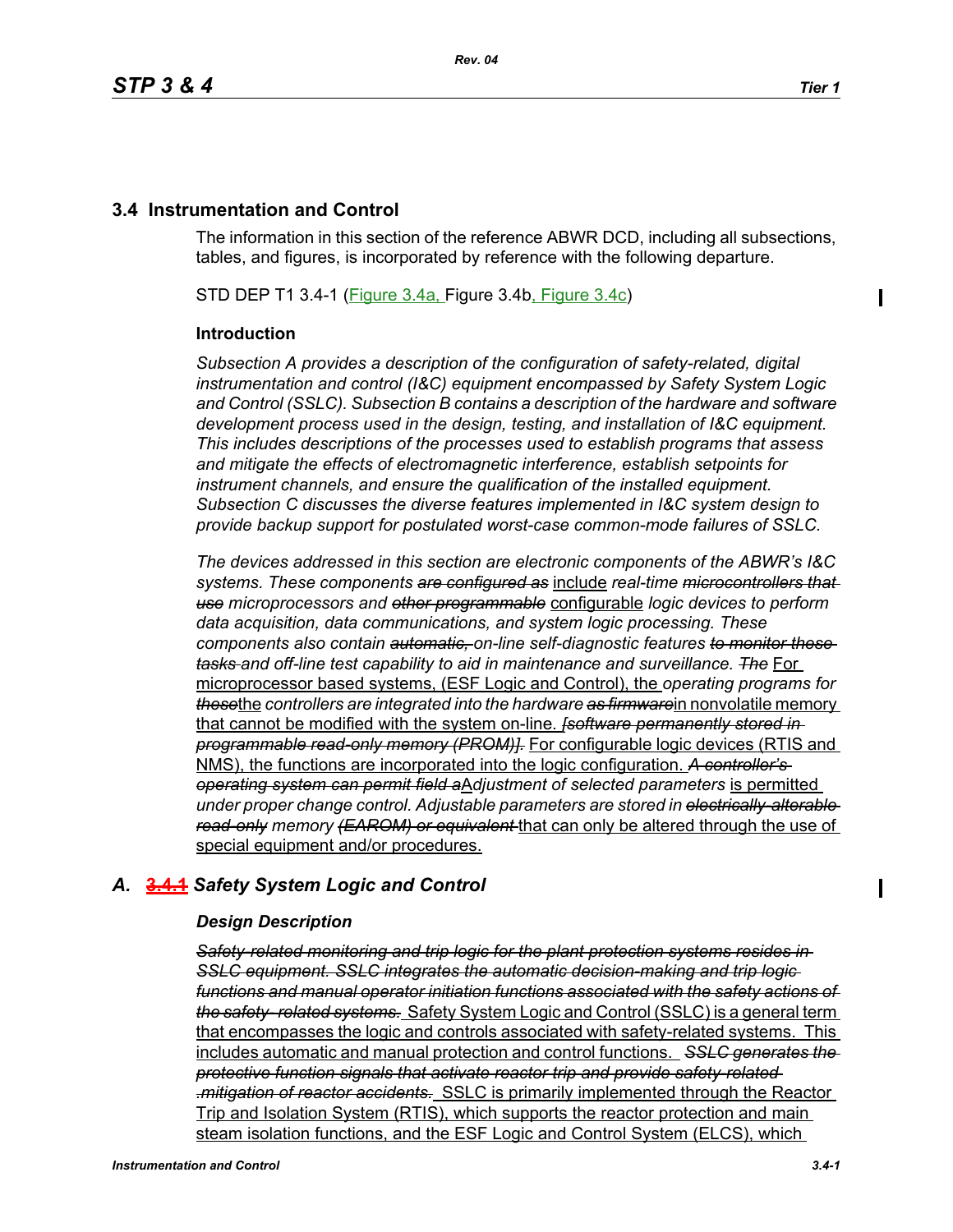supports the accident mitigation functions. Also included in SSLC are the safety-related portions of the Neutron Monitoring System (NMS), the Containment Atmospheric Monitoring System (CAMS) and the safety related portions of the radiation monitoring systems. *The relationship between SSLC and systems for plant protection is shown in Figure 3.4a.*

*SSLC equipment comprises microprocessor-based, software-controlled signal processors* (ELCS) and/or configurable logic devices (RTIS and NMS) *that perform signal conditioning, setpoint comparison, trip logic, system initiation and reset, selftest, calibration, and bypass functions. The signal processors associated with a particular safety-related system are an integral part of that system. Functions in common, such as self-test, calibration, bypass control, power supplies and certain switches and indicators, belong to SSLC. However, SSLC is not, by itself, a system; SSLC is the aggregate of signal processors for several safety-related systems. SSLC hardware and software are classified as Class 1E, safety-related.*

*Sensors used by the safety-related systems can be either analog, such as process control transmitters, or discrete, such as limit switches and other contact closures. While some sensor signals are hardwired directly to the SSLC processors, most sensor signals are transmitted from the instrument racks in the Reactor Building to the SSLC equipment in the Control Building via the Essential Multiplexing System (EMS)*  Sensor signals interface with the SSLC through input/output (I/O) devices located remotely or in the control room. The I/O devices communicate with other divisional devices through networks and datalinks as discussed in Subsection 2.7.5. *Both analog and discrete sensors are connected to remote multiplexing units (RMUs) in local areas, which*These devices also *perform signal conditioning, analog-to-digital conversion for continuous process inputs, change-of-state detection for discrete inputs, and message formatting prior to signal transmission.* In applicable cases, they also perform other system functions, such as interlock-type functions related specifically to the actuated equipment. *The RMUs are limited to acquisition of sensor data and the output of control signals*. *Trip decisions and other* primary *control logic functions are performed in SSLC processors in the main control room area*Control Building.

*The basic hardware*functional *configuration for one division of SSLC is shown in Figure 3.4b. Each division runs independently (i.e., asynchronously) with respect to the other divisions. The following steps describe the processing sequence and associated function descriptions for incoming sensor signals and outgoing control signals. These steps are performed simultaneously and independently in each of the four divisions:*

For the RTIS portion of SSLC, including reactor trip and main steam isolation valve (MSIV) isolation, the steps are:

- (1) Remote sensor Sensor inputs are acquired, conditioned, and digitized.
- (2) *(1) The digitized sensor inputs from RMUs are received in the control room at control room multiplexing units (CMUs), which associate sensor signals with their logic processing channel. These sensor signals are decoded by a*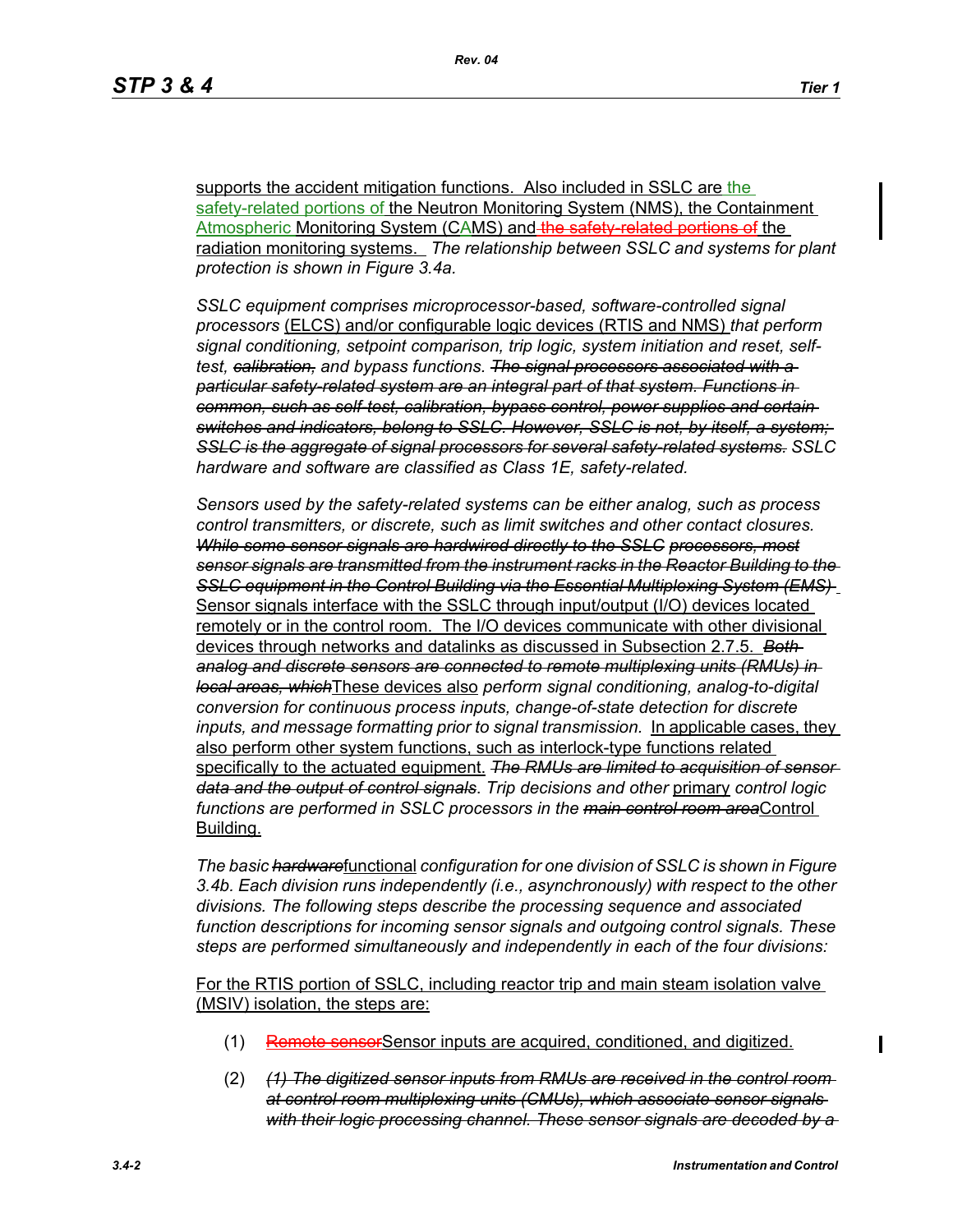*microprocessor-based function, the Digital Trip Module (DTM). For sensor signals hardwired to the control room, the DTM also performs digitizing and signal conditioning tasks. For each system function, the DTM then compares these inputs to preprogrammed threshold levels (setpoints) for possible trip action. The DTM provides a discrete trip decision for each setpoint comparison.*This digitized sensor information is used as input to the Digital Trip Function (DTF). For each system function, the DTF is a comparison of sensor inputs to pre-programmed threshold levels (setpoints) for possible trip action. The result of the DTF is a discrete trip decision for each setpoint comparison. Each safety division performs the same DTF trip decision based on the independent sensor inputs associated with its own division.

(3) *(2) Ford Reactor Protection System (RPS) trip and main steam isolation valve (MSIV) closure functions, trip outputs from the DTM are then compared, using a 2--out-of-4 coincidence logic format, with trip outputs from the DTMs of the other three divisions. The trip outputs are compared in by the trip logic unit (TLU), another microprocessor-based device. The logic format for the DTM and TLU is fail-safe (i.e., de-energize-to-operate). Thus, a reactor trip or MSIV closure signal occurs on loss of input signal or power to the DTM,*  but, because of the 2-out-of-4 logic format in the TLU, a tripped state does *not appear at the output of the TLU (for a single division loss of power). Loss of signal or power to a division's TLU also causes a tripped output state, but the 2--out-of-4 configuration of actuator load drivers prevents de-energization of the pilot valve solenoids.* The trip decisions from the DTF in each division are used as input to the Trip Logic Function (TLF) performed by each of the four safety divisions. The DTF trip decision results are passed to other divisions through isolated communication links as described in Section 2.7.5. The TLF processes DTF trip decisions from all four safety divisions resulting in trip output decisions based on 2-out-of-4 coincidence logic format. The logic format is fail-safe (i.e. loss of signal causes trip conditions) for the TLF and associated DTF. Loss of signal or power to a single division's equipment performing the TLF causes a tripped output state from the TLF, but the 2-outof-4 configuration of the actuator load drivers prevents simultaneous deenergization of both pilot valve solenoids.

The TLF also receives input directly from the Neutron Monitoring System and manual control switches.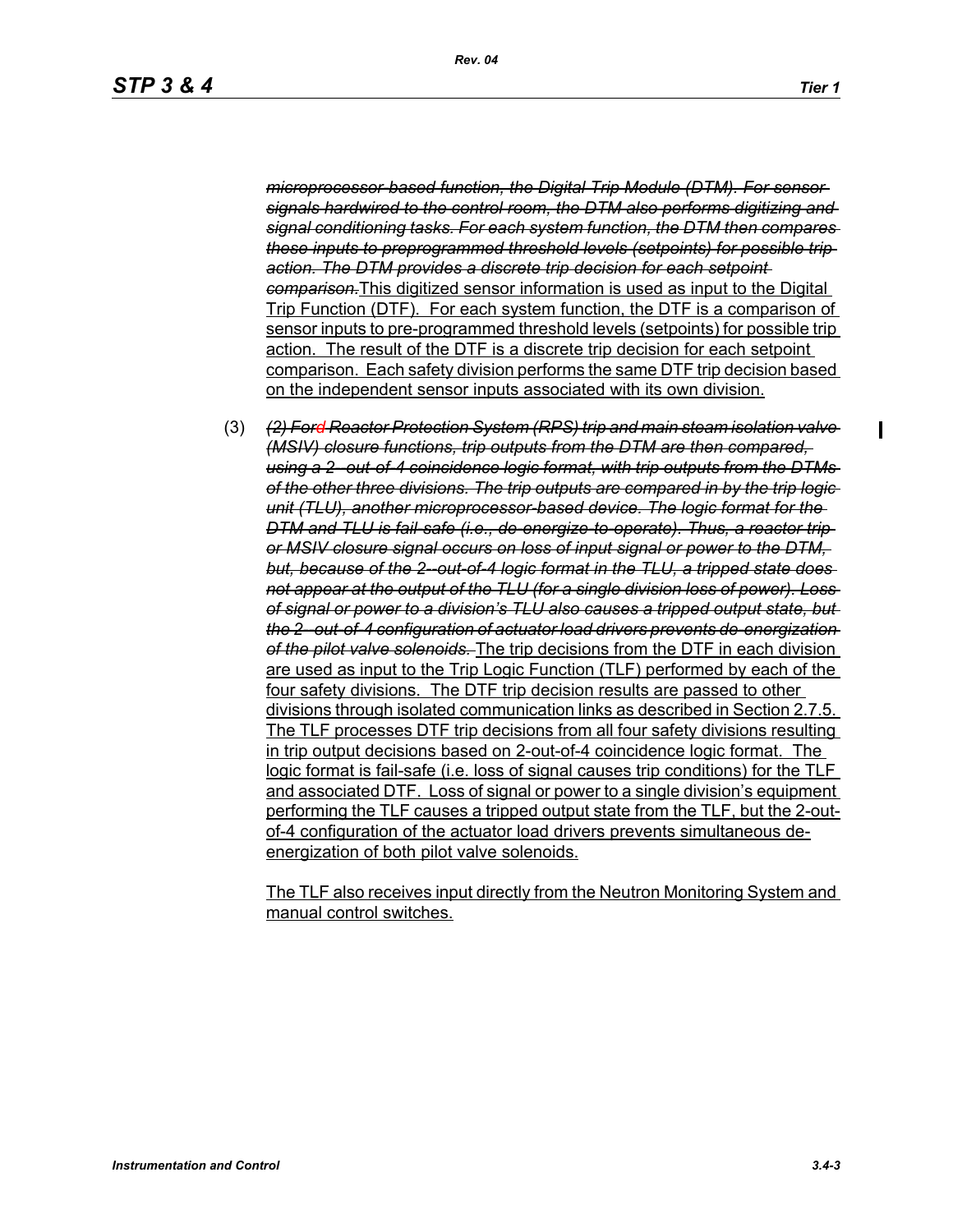- (4) *(3)* The trip coincident logic output *Trip outputs are sent from the TLU* TLF is sent to *to the RPS and MSIV output logic units* Output Logic Units *(OLUs). The OLUs use non-microprocessor circuitry* devices *to*that *provide a diverse (i.e., not software-based) interface for the following manual functions:*
	- *(a) Manual reactor trip (per division: 2-out-of-4 for completion).*
	- *(b) MSIV closure (per division: 2-out-of-4 for completion).*
	- *(c) MSIV closure (eight individual control switches).*
	- *(d) RPS and MSIV trip reset.*
	- *(e) TLU* TLF *output bypass*

*The OLUs distribute the automatic and manual trip outputs to the MSIV pilot valve and scram pilot valve actuating devices and provide control of trip sealin, reset, and TLU* TLF *output bypass (division-out-of-service bypass). Bypass inhibits automatic trip but has no effect on manual trip. The OLUs also provide a manual test input for de-energizing a division's parallel load drivers (part of the 2-out-of-4 output logic arrangement) so that scram or MSIV closure capability can be confirmed without solenoid de-energization. The OLUs are located external to the TLU* equipment that implements the TLF *so that manual MSIV closure or manual reactor trip (per division) can be performed either when a division's microprocessor logic is bypassed or when*  failure of sensors or *microprocessor* logic equipment causes trip to be *inhibited.*

(5) *(4)*If a 2-out-of-4 trip condition is satisfied within the TLF, all four divisions' trip outputs produce a simultaneous coincident trip signal (e.g., reactor trip) and transmit the signal through hardwired connections to load drivers that control the protective action of the final actuators. The load drivers for the solenoids are themselves arranged in a 2-out-of-4 configuration, so that at least two divisions must produce trip outputs for protective action to occur. *Trips are transmitted across divisions for 2--out-of-4 voting via fiber optic data links to preserve signal isolation among divisions. The TLU also receives inputs directly from the trip outputs of the Neutron Monitoring System, manual control switches, and contact closures from limit switches and position switches used for equipment interlocks. In addition, plant sensor signals and contact closures that do not require transmittal to other divisions for 2--out-of-4 trip comparison are provided as inputs directly to the TLU. In this case, the TLU also performs the trip setpoint comparison (DTM) function.*

*(5)For Leak Detection and Isolation System (LDS) functions (except MSIV), emergency core cooling system (ECCS) functions, other safety-related supporting functions, and Electrical Power Distribution System functions such as diesel generator start and load sequencing, logic processing is performed as above, but in DTMs separate from the RPS/MSIV DTMs and in Safety System Logic Units (SLUs). The SLUs are similar to TLUs, but are*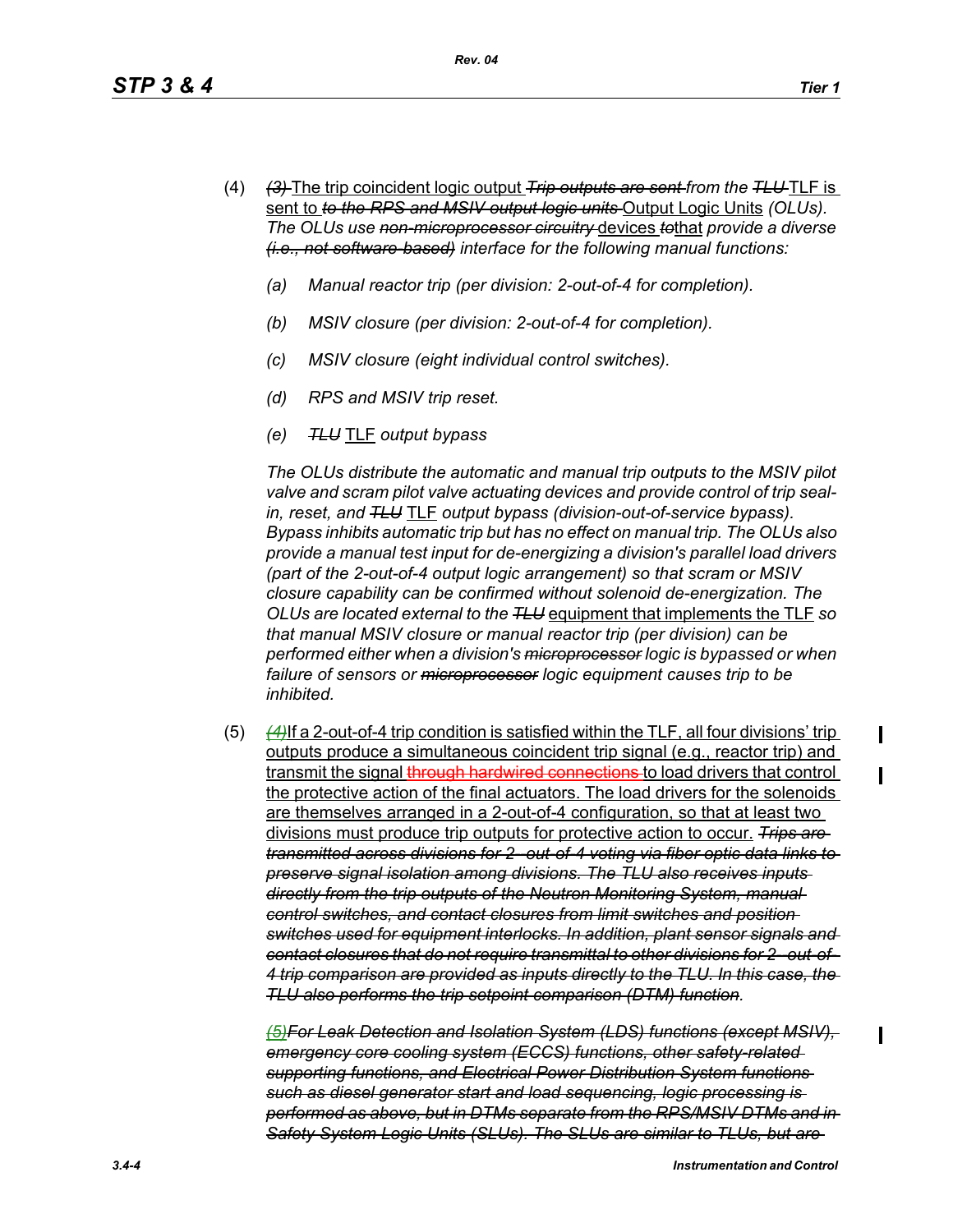*dual redundant in each processing channel for protection against inadvertent initiation. Dual SLUs both receive the same inputs from the DTM, manual control switch inputs, and contact closures. Both SLU outputs must agree before the final trip actuators are energized. The logic format for the DTM and SLUs is fail-as- is (i.e., energize-to-operate) for ECCS and other safetyrelated supporting functions. Thus, loss of power or equipment failure does not cause a trip or initiation action. However, containment isolation signals are in fail-safe format and cause an isolation signal output on loss of power or signal. Besides performing 2-out-of-4 voting logic, the SLUs also provide interlock logic functions conforming to the logic diagram requirements of each supported safety system.*

*As shown in Figure 3.4b, a pair of SLU are located in each of two engineered safety feature (ESF) processing channels, ESF1 and ESF2. ESF1 processes initiation logic for functions which service the reactor vessel at low pressure (e.g. RHR), while ESF2 provides the same support for the vessel at high pressure (e.g. Reactor Core Isolation Cooling (RCIC) System and High Pressure Core Flooder (HPCF) System). Associated LDS and ESF functions are also allocated to these logic channels.*

The ELCS portion of SSLC is implemented by equipment that is independent from that of the RTIS. For ELCS, the steps are:

- (1) Sensor inputs are acquired, conditioned, and digitized.
- (2) This digitized sensor information is used as input to the DTF, which is functionally the same as that described for the RTIS portion of SSLC.
- (3) The actuation decisions from the DTF in each division are used as input to the Safety System Logic Function (SLF) performed by each of the four safety divisions. The DTF actuation decision results are passed to other divisions through isolated communication links as described in Section 2.7.5. The SLF is a microprocessor-based function that includes a comparison of DTF actuation decisions from all four safety divisions resulting in actuation output decisions based on 2-out-of-4 coincidence logic format. The logic format for the SLF and associated DTF is fail-as-is (i.e., loss of signal does not cause change of operational state) for ECCS and other safety-related supporting functions. However, air and solenoid-operated containment isolation signals are in fail-safe format and cause an isolation signal output on loss of power or signal. Besides performing 2-out-of-4 voting logic, the SLF also includes interlock logic functions conforming to the system functional requirements of each safety system.

The SLF logic for ECCS functions (i.e. initiation of Reactor Core Isolation Cooling, High Pressure Core Flooder, Low Pressure Core Flooder or Automatic Depressurization) is implemented using redundant processing channels. The redundant channels receive the same input data from the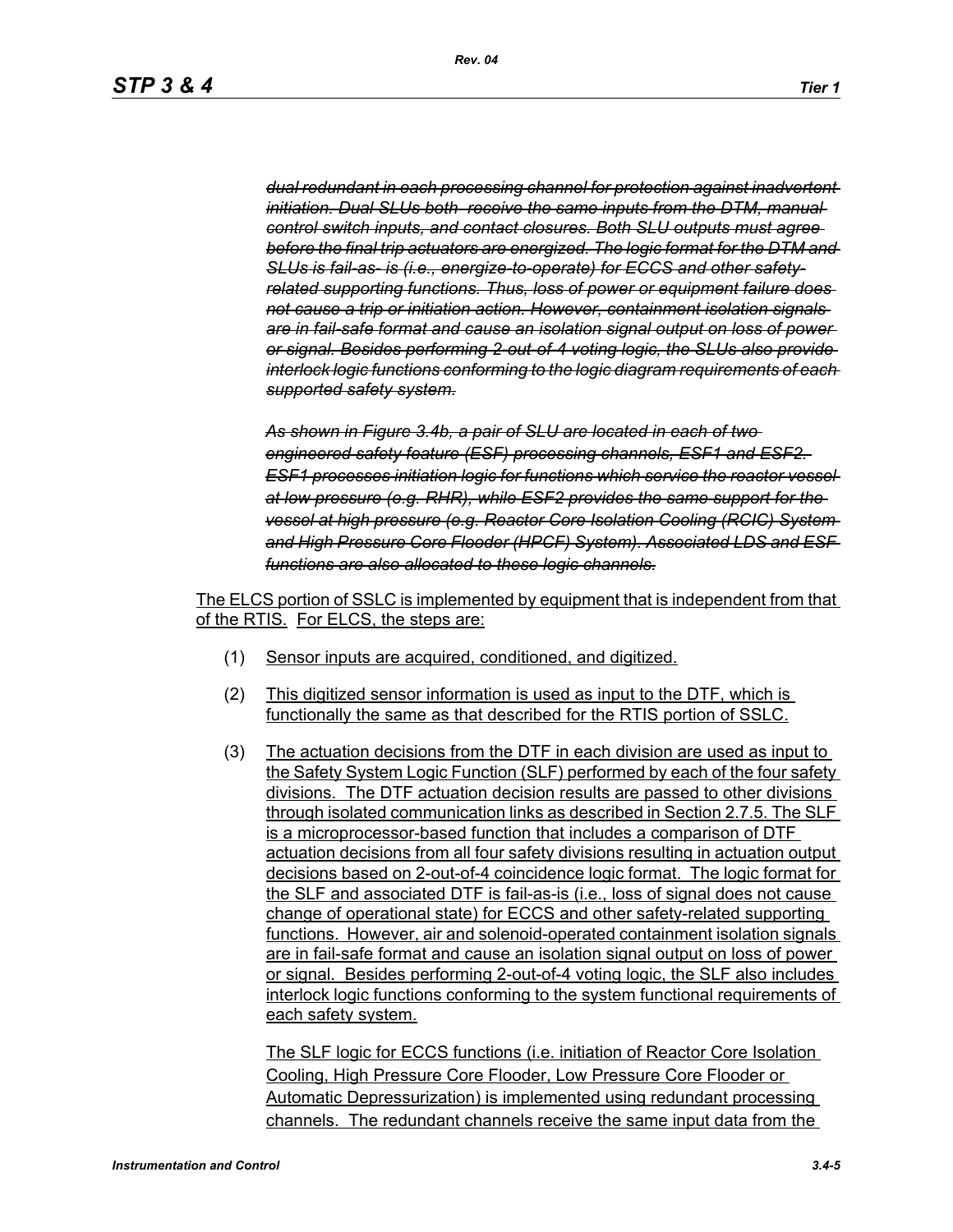DTF, manual control switch inputs and contact closures and perform the same trip decision logic. A majority of the redundant processors must agree for initiation of the function to occur, in order to assure that failure of a single electronic module will not result in inadvertent coolant injection into the core or inadvertent depressurization. The final majority vote of the system initiation signals is accomplished with non-microprocessor based equipment in the logic or with a separate actuation of system valves and pumps, where both are required to initiate coolant injection.

The SLF logic for some isolation and supporting ESF functions are also implemented using redundant channels where such implementation increases the operator response time to avoid plant operational impact following postulated failure in the control equipment. In these cases, an operator bypass that reduces the logic to a single channel may be utilized where such logic reduces the risk of unnecessary adverse plant operational impact.

Other ELCS functions are implemented using redundancy where such logic provides overall plant operating or maintenance benefits.

- *(4) (4)(6)For reactor trip or MSIV closure if a 2--out-of-4 trip condition of sensors is satisfied, all four divisions' trip outputs produce a simultaneous coincident trip signal (e.g., reactor trip) and transmit the signal through hardwired connections (and isolators where necessary) to load drivers that control the protective action of the actuators. The load drivers are themselves arranged in a 2--out-of-4 configuration, so that at least two divisions must produce trip outputs for protective action to occur.*
- (5) *(4)(7)For ESF functions, the trip signals in three divisions are transmitted by the Essential Multiplexing System to the RMUs1*local inputs. *where a final 2 out-of-2 logic comparison is made prior to distribution of the control signals to the final actuators. ESF outputs do not exist in Division IV.*As described above, the ELCS contains four redundant divisions of DTFs. The four divisions of DTF safety function actuation status are communicated to three divisions of SLFs, which correspond to the three divisions of ESF actuated equipment. No ESF actuated equipment exists in Division IV. The final SLF actuation outputs are distributed to the final system control elements actuated equipment through the RDLC remote I/O devices. ELCS logic and controls are implemented through three divisions corresponding to the three divisions of controlled equipment.

*The DTM, TLU, and OLUs for RPS and MSIV in each of the four instrumentation divisions are powered from their respective divisional Class 1E AC sources. The DTMs and SLUs for ESF 1 and ESF 2 in Divisions I, II, and III are powered from their respective divisional Class 1E DC sources.* RTIS and ELCS equipment is divisionally powered from their respective divisionsal multiple Class 1E power sources<del>, at least one</del>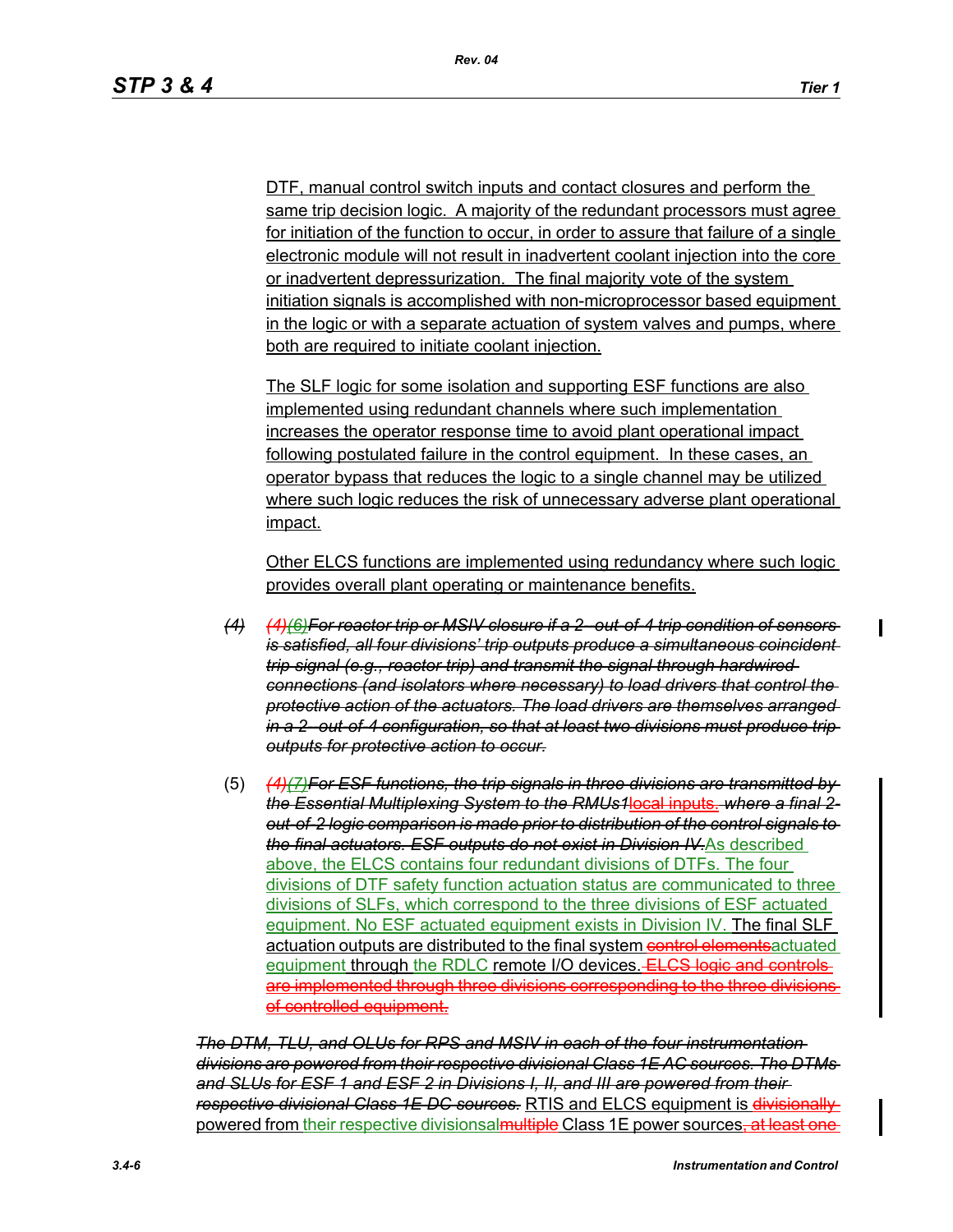of which is DG backed (uninterruptible). For RTIS, the equipment implementing the DTF, TLF, and OLUs for RPS and MSIV in each of the four instrumentation divisions is powered from their respective divisional Class 1E AC sources. For ELCS, the equipment implementing the DTF and SLF for ESF in Divisions I, II and III is powered from their respective divisional Class 1E DC sources, as is the equipment implementing the ESF DTF in Division IV. *In SSLC, independence*Independence is *provided between Class 1E divisions, and also between Class 1E divisions, and also non-Class 1E equipment.*

For both RTIS and ELCS, *Bypassing*bypassing of any single division of sensors (i.e., those sensors whose *trip* status is *confirmed by* part of a 2*-*-out-of-4 logic) *is*can be accomplished *from each divisional SSLC cabinet* by means of the manually-operated bypass-unit. When such bypass is made, all four divisions of 2-out-of-4 *input* logic become 2-out-of-3 while the bypass state is maintained. *During bypass, if any two of the remaining three divisions reach trip level for any sensed input parameter, then the output logic of all four divisions' trips (for RPS and MSIV functions) or the three ECCS divisions initiate the appropriate safety system equipment*.

*Bypassing of any single a division of output trip logic (i.e., taking a logic channel out of service) is*can *also* be *accomplished by means of the bypass unit*interlock function*. This type of bypass is limited applied to the fail-safe (de-energize-to-operate) reactor trip and MSIV closure functions* (i.e. RTIS)*, since removal of power from energize-tooperate signal processors is sufficient to remove that channel from service.When a trip logic output bypass is made*in effect*, the TLU* TLF *trip output in a division is inhibited from affecting the output load drivers by maintaining that division's load drivers in an energized state. Thus, the 2-out-of-4 logic arrangement of output load drivers for the RPS and MSIV functions effectively becomes 2-out-of-3 while the bypass is maintained.*

For both RTIS and ELCS, *Bypass* bypass *status is indicated in the main control room until the bypass condition is removed. An electrical interlock rejects attempts to remove more than one SSLC division from service at a time.*

*ESF1 and ESF2 logic are each processed in two redundant channels within each divisional train of ESF equipment. In order to prevent spurious actuation of ESF equipment, final output signals are voted 2-out-of-2 at the remote multiplexing units by means of series-connected load drivers at the RMU outputs. However, in the event of a failure detected by self-test within either processing channel, a bypass (ESF output channel bypass) is applied automatically (with manual backup) such that the failed channel is removed from service. The remaining channel provides 1-out-of-1 operation to maintain availability during the repair period. Channel failures are alarmed in the main control room. If a failed channel is not automatically bypassed, the operator is able to manually bypass the channel by a hardwired connection from the main control room.*In the ELCS, the two redundant SLF processing channels must agree for initiation of the ESF safety function to occur. Two SLF processing channels are used to prevent the inadvertent system level actuation of the ESF safety functions that inject coolant to the core or depressurize the reactor vessel.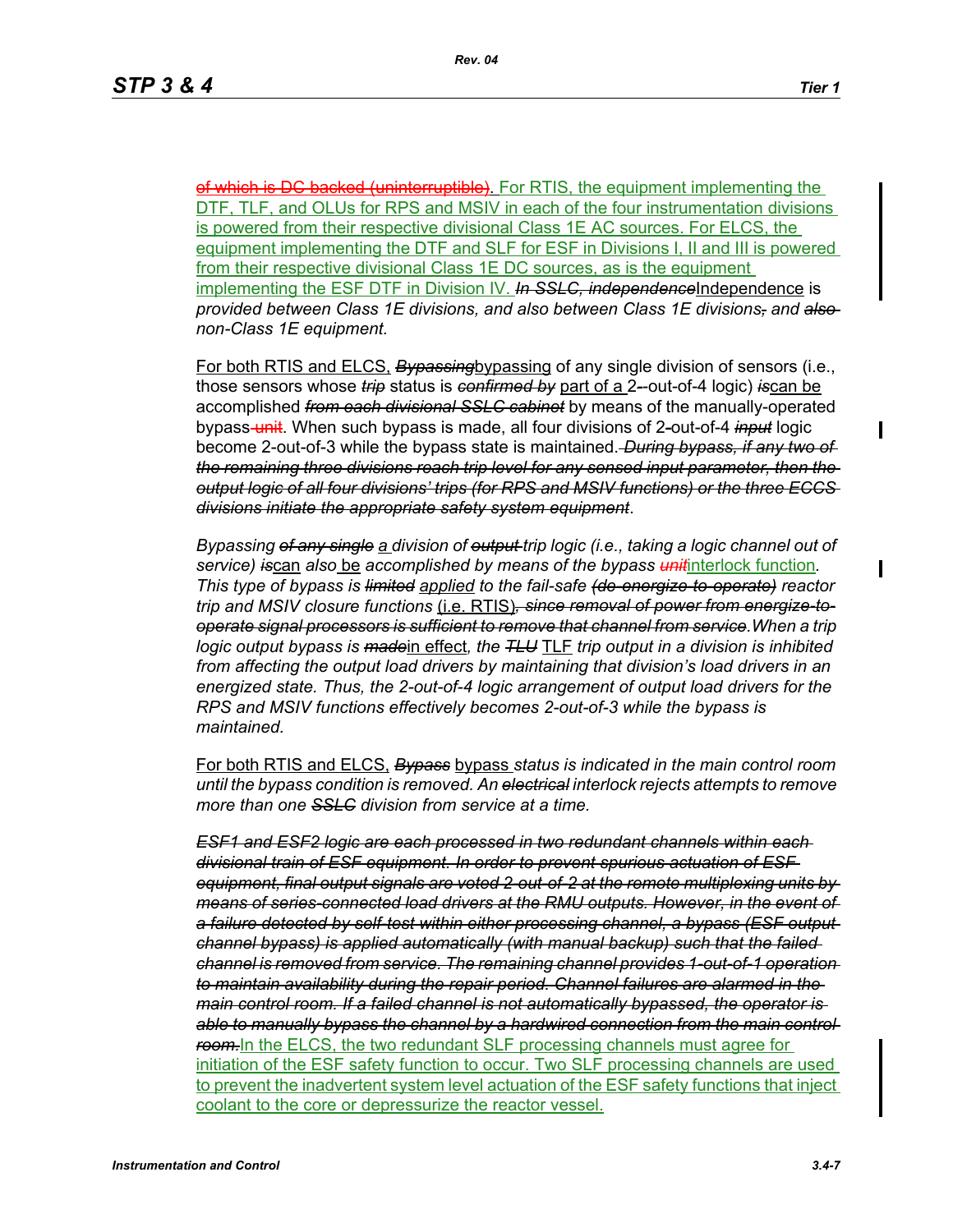However, in the event of a failure detected by self diagnostics within either processing channel, a bypass (ESF output channel bypass (with manual backup)) is provided such that the failed SLF processing channel is removed from service. The remaining SLF processing channel provides one-out-of-one operation to maintain availability during the repair period. SLF processing failures are alarmed in the main control room. If a failed channel is not automatically bypassed, the operator can manually bypass the failed channel.

*A portion of the anticipated transient without scram (ATWS) mitigation features is provided by SSLC circuitry, with initiating conditions as follows:*

- *(1)* Initiation of automatic Standby Liquid Control System *(SI dome pressure and startup range neutron monitor (SRNM) ATWS permissive for 3 minutes or greater, or low reactor water level and SRNM ATWS permissive for 3 minutes or greater.*
- *(2)* Initiation of feedwater runback: *High dome pressure and SRNM ATWS permissive for 2 minutes or greater. Reset permitted only when both signals drop below the setpoints.*

*These ATWS features are implemented in four divisions of SSLC control circuitry that are functionally independent and diverse from the circuitry used for the Reactor Protection System (Figure 3.4c).*

*SSLC has the following alarms, displays, and controls in the main control room:*

- *(1)* SSLC signal processor inoperative (INOP).
- *(2)* SSLC manual controls for bypass as described above.
- *(3)* Displays for bypass status.
- *(4)* Divisional flat display panels that provide display and control capability for manual ESF functions.
- *(5)* Display and control of *calibration and*maintenance and test *off-line* self-test functions.

#### *B.* **3.4.2** *I & C Development and Qualification Processes*

#### *Hardware and Software Development Process*

*The ABWR design uses programmable digital equipment* and configurable logic devices *to implement operating functions of instrumentation and control (I&C) systems. The equipment is in the form of embedded controllers (i.e., a control program developed in software is permanently stored in PROM read only memory, and thus becomes part of the controller's hardware).*The ELCS system uses non volatile memory.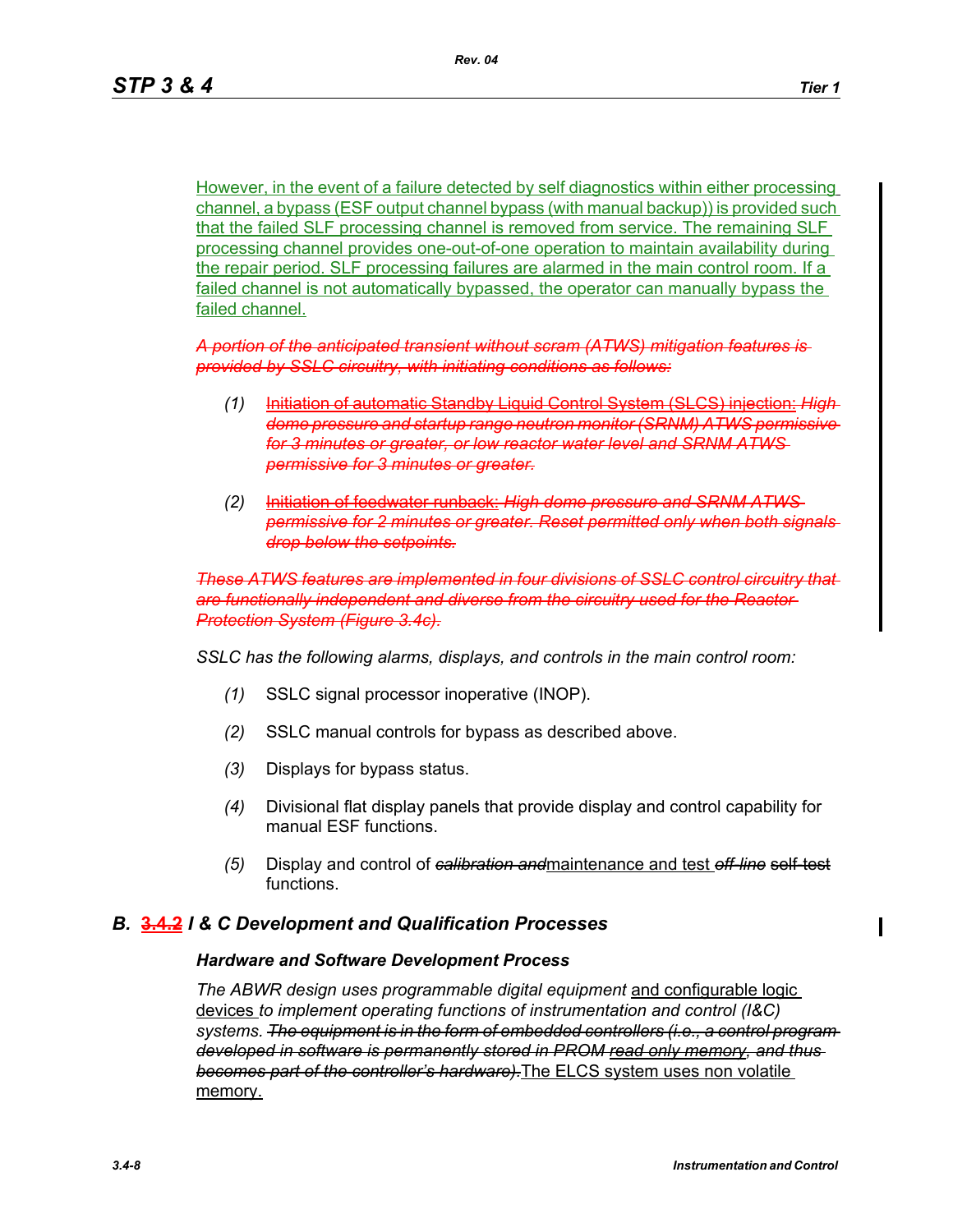### *Electromagnetic Compatibility*

*Electromagnetic compatibility (EMC) is the ability of equipment to function properly when subjected to* anticipated *an electromagnetic environment* environments. *An EMC compliance plan to confirm the level of immunity to electrical* electromagnetic *noise is part of the design, installation, and pre-operational testing of I&C equipment*.

*Electrical and electronic components supporting the systems and functions listed below are qualified according to the established plan for the anticipated levels of electrical interference at the installed locations of the components:*

- *(1) Safety System Logic and Control.*
- *(2) Essential Multiplexing System* Essential Communication Functions (ECF)*.*
- *(3) Non-Essential Multiplexing System* Non-Essential Communication Functions (NECF)*.*
- *(4) Other microprocessor-based, software controlled systems or equipment.*

#### *Instrument Setpoint Methodology*

#### *Signal Processing Devices in the Instrument Channel*

*Within an instrument channel, there may exist other components or devices that are used to further process the electrical signal provided by the sensor (e.g., analog-todigital converters, signal conditioners,* and *temperature compensation circuits, and multiplexing and demultiplexing components*). *The worst-case instrument accuracy, calibration accuracy, and instrument drift contributions of each of these additional signal conversion components are separately or jointly accounted for when determining the characteristics of the entire instrument loop.*

#### *C.* **3.4.3** *Diversity and Defense-in-Depth Considerations*

*Subsection B discusses processes for developing hardware and software qualification programs that will assure a low probability of occurrence of both random and commonmode system failures for the installed ABWR I&C equipment. However, to address the concern that software design faults or other initiating events common to redundant, multi-divisional logic channels could disable significant portions of the plant's automatic standby safety functions (the reactor protection system and engineered safety features systems) at the moment when these functions are needed to mitigate an accident, several diverse backup features are provided for the primary automatic logic:*

- *Manual scram and isolation by the operator in the main control room in response to diverse parameter indications.*
- **EXP** Core makeup water capability from the feedwater system, Control Rod Drive *(CRD) System, and condensate system, which are diverse from SSLC and the EMS.*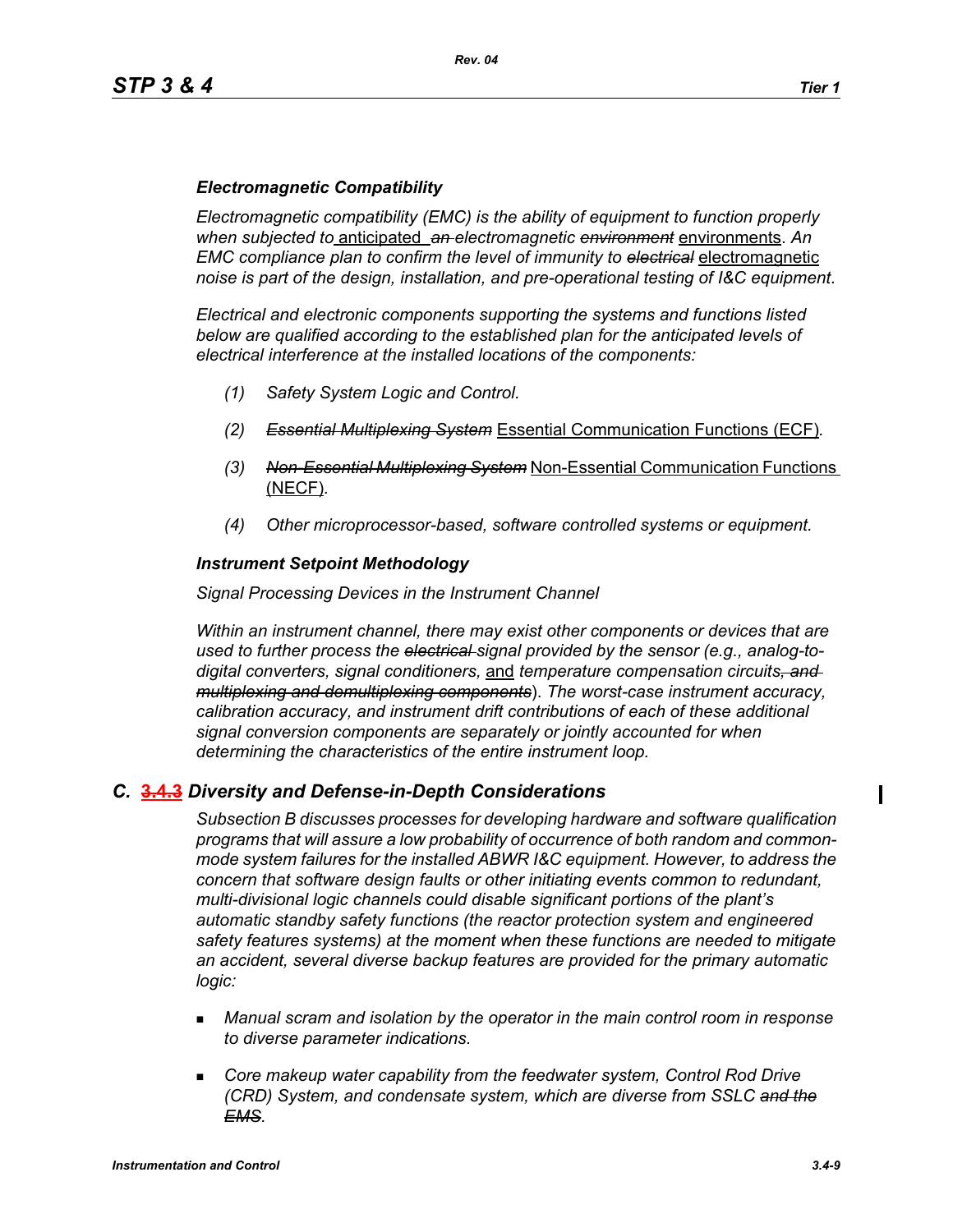- *Availability of manual high pressure injection capability.*
- *Long term shutdown capability provided in a conventionally hardwired, 2-division, analog* diverse *Remote Shutdown System (RSS); local displays of process variables* are provided *in RSS, are continuously powered, and so are available for monitoring at any time.*

| <b>Diverse Backup Support for SSLC Equipment</b>                                                                                                 |                                                                                                                                                                        |                                   |                            |  |
|--------------------------------------------------------------------------------------------------------------------------------------------------|------------------------------------------------------------------------------------------------------------------------------------------------------------------------|-----------------------------------|----------------------------|--|
| <b>Diverse Features of</b><br><b>Protection System</b>                                                                                           | <b>Functional Diversity</b><br>in Protection System                                                                                                                    | Defense-in-Depth<br>Configuration | <b>Equipment Diversity</b> |  |
| 7. Non-Essential<br><b>Multiplexing System</b><br>(NEMS)Communication<br><b>Function (NECF)</b><br>independent and diverse<br>from <b>EMSECF</b> |                                                                                                                                                                        | D                                 |                            |  |
|                                                                                                                                                  | H= Function hardwired (not multiplexed) from sensor or control switch to actuator; control logic, if<br>needed, is diverse from that of the primary protection system. |                                   |                            |  |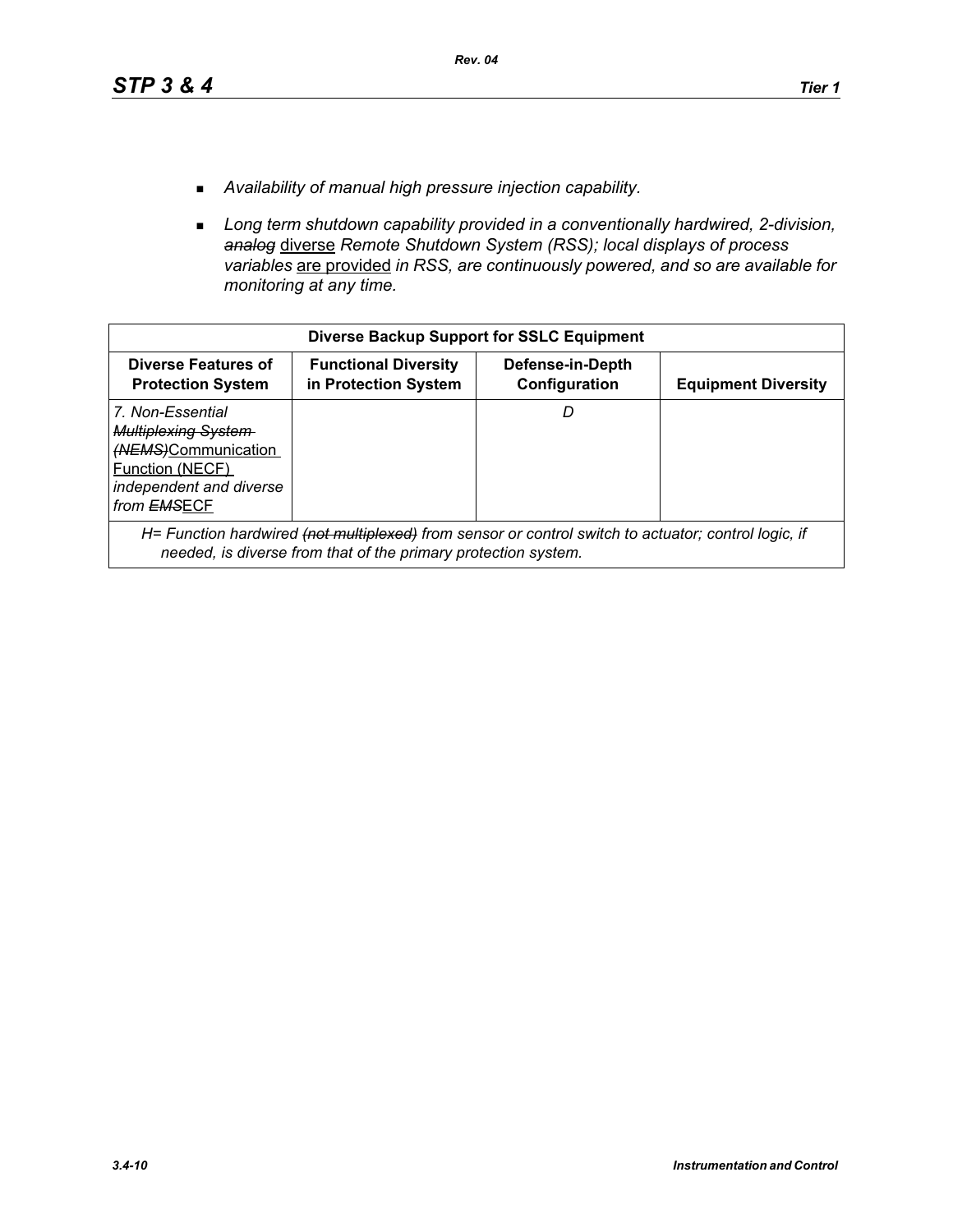



Notes:

1. No PCV isolation trips or ECCS initiation outputs in Division IV



*STP 3 & 4*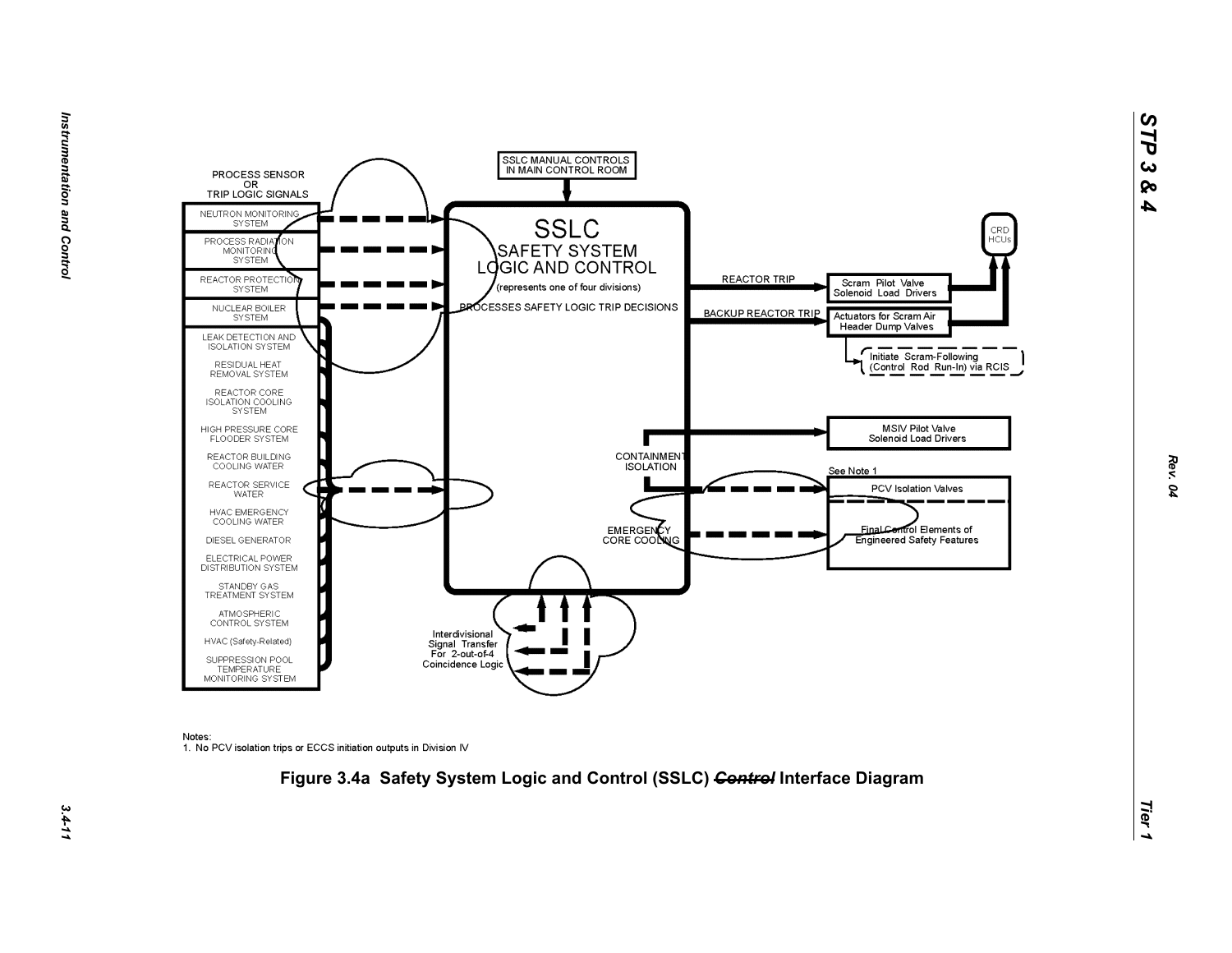

NOTES

- 1. ARRANGMENT SHOWN IS A SIMPLIFIEDEXAMPLE FOR ONE DIVISION
- 2. A. NOT ALL CONTROL SWITCH INPUTS SHOWN.
- B. INPUTS FROM NMS AND PRM NOT SHOWN.
- C. INTERDIVISIONAL COMMUNICATIONS USE FIBER

OPTIC DATA LINKS.<br>
CD. ALL SOLID LINE CONNECTIONS NOT EXPLICITLY<br>
FIDENTIFIED CAN BE EITHER HARD WIRED OR FIBER OPTIC.

3. <u>SAEETY SYSTEM LOGIC FUNCTION (SLF)</u> FOR ECCS FUNCTIONS IS IMPLEMENTED WITH REDUNDANT CHANNELS WITH A MINIMUM 2/2 VOTE OF THE OUTPUT VOTE<br>SIGNALS TO PREVENT INADVERTENT COOLANT INJECTION OR DEPRESSURIZATION DUE TO SINGL ACCOMPLISHED EITHER BY DIRECT VOTE OF SLF OUTPUT SIGNALS OR BY A SYSTEM VOTE WHERE BOTH VALVE AND PUMP ACTUATION IS REQUIRED TO INITIATE SYSTEM ACTION. BYPASS OF A FAILED SLF CHANNEL MAY BE PROVIDED AS LONG AS THE REMAINING OPERATIONAL CHANNELS PROVIDE A MINIMUM OF TWO SLF CHANNELS FOR ECCS FUNCTIONS.

A<u>C SAFETY SYSTEM LOGIC FUNCTION (SLF</u>)IFOR SOME ISOLATION AND SUPPORTING ESF FUNCTIONS MAY BE IMPLEMENTED WITH A<br>NORMALT MINIMUM 272 VOTE OF THE OUTPUT SIGNALE WHERE INADVERTENT ACTUATION OF THE FUNCTION MIGHT REQUIREASON **PERMITTED.** 

 5. EACH FUNCTION MAY BE ACCOMPLISHED BY MULTIPLE PROCESSORS TO MINIMIZE THE HARDWARE AND SOFTWARE COMPLEXITY OR OPERATIONALIMPACT OF HARDWARE FAILURES, PROVIDED THE MINIMUM REDUNDANCY OF NOTES 3 AND 4 IS MAINTAINED.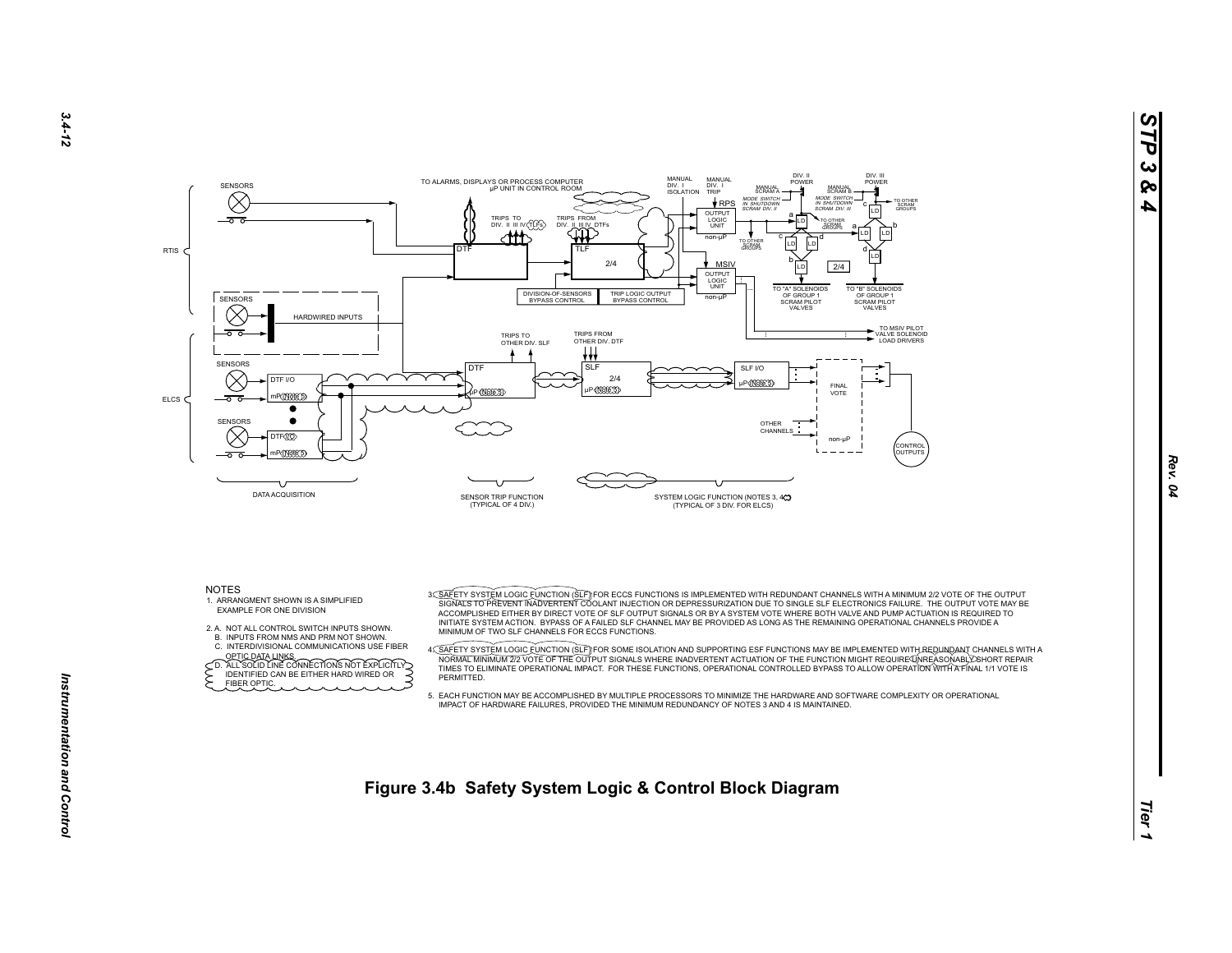





MAIN CONTROL ROOM

ATWS LOGIC & CONTROL

Notes:

nction<br>1. Diagram represents one of four ATWS divisions.<br>2. Remaining ATWS functions are processed as part of Recirculation Flow Control System logic and Nuclear Boiler System logic.

# *Tier 1* **Figure 3.4c Anticipated Transient Without Scram (ATWS) Control Interface Diagram**

*STP 3 & 4*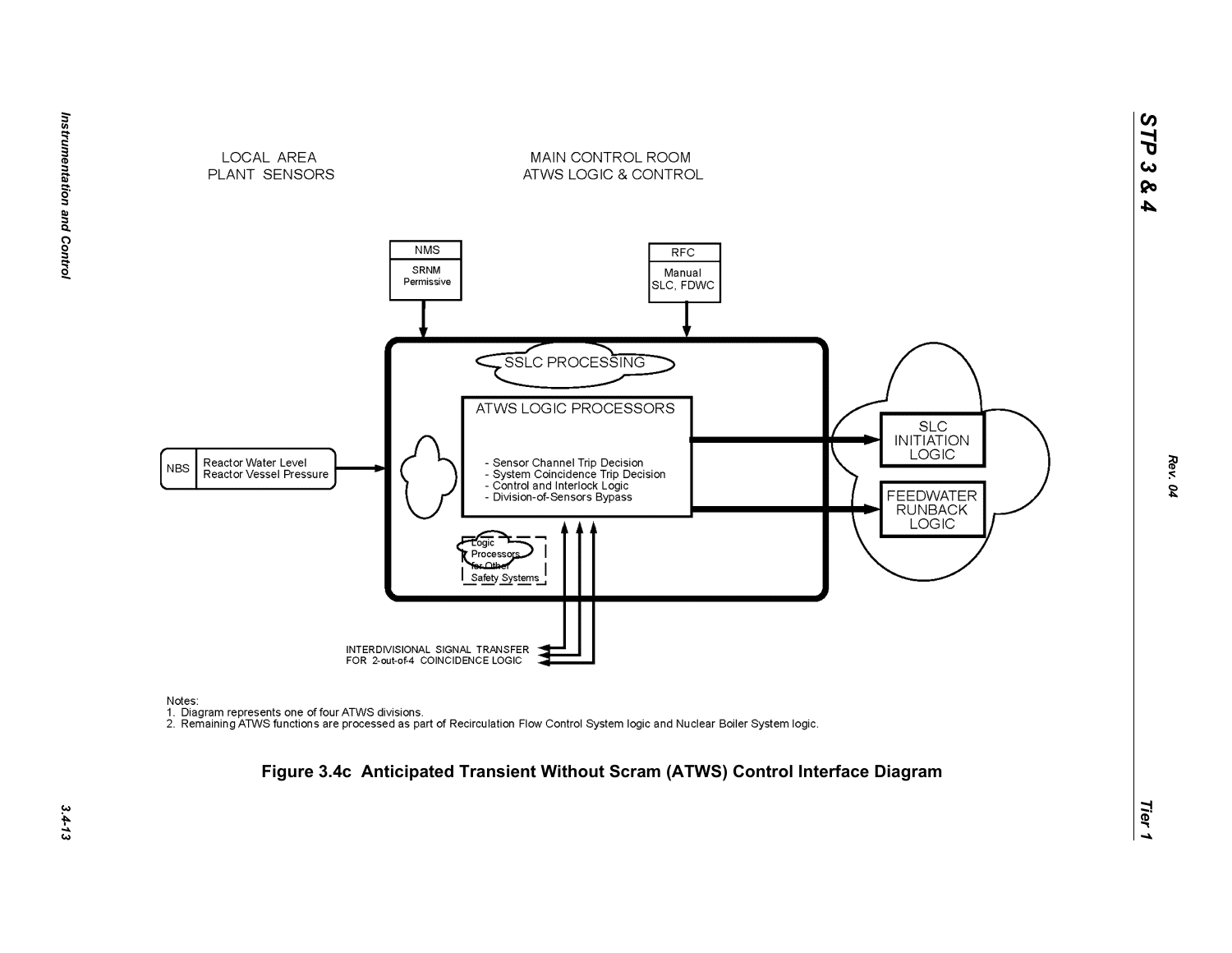| Inspections, Tests, Analyses and Acceptance Criteria                                                                                                                                                                                                                                                                                                                                                                                                                                                                                                                                                                            |                                                                                                                                                                                                                                                                                                                                                                                                                                                                                                                                                                                                              |                                                                                                                                                                                                                                                                                                                                                                                                                                           |  |  |
|---------------------------------------------------------------------------------------------------------------------------------------------------------------------------------------------------------------------------------------------------------------------------------------------------------------------------------------------------------------------------------------------------------------------------------------------------------------------------------------------------------------------------------------------------------------------------------------------------------------------------------|--------------------------------------------------------------------------------------------------------------------------------------------------------------------------------------------------------------------------------------------------------------------------------------------------------------------------------------------------------------------------------------------------------------------------------------------------------------------------------------------------------------------------------------------------------------------------------------------------------------|-------------------------------------------------------------------------------------------------------------------------------------------------------------------------------------------------------------------------------------------------------------------------------------------------------------------------------------------------------------------------------------------------------------------------------------------|--|--|
| <b>Design Commitment</b>                                                                                                                                                                                                                                                                                                                                                                                                                                                                                                                                                                                                        | <b>Inspections, Tests, Analyses</b>                                                                                                                                                                                                                                                                                                                                                                                                                                                                                                                                                                          | <b>Acceptance Criteria</b>                                                                                                                                                                                                                                                                                                                                                                                                                |  |  |
| Safety System Logic and Control                                                                                                                                                                                                                                                                                                                                                                                                                                                                                                                                                                                                 |                                                                                                                                                                                                                                                                                                                                                                                                                                                                                                                                                                                                              |                                                                                                                                                                                                                                                                                                                                                                                                                                           |  |  |
| The <i>DTM, TLU</i> equipment implementing<br>3.<br>the DTF, TLF, and OLUs for RPS and MSIV<br>in each of the four instrumentation divisions<br>are powered from their respective divisional<br>Class 1E AC sources. The <b>DTMs and SLUs</b><br>equipment implementing the DTF and<br>SLF for ESF 1 and ESF 2 in Divisions I, II,<br>and III are powered from their respective<br>divisional Class 1E DC sources, as are is the<br>equipment implementing the ESF DTMs<br>DTF in Division IV. In SSLC, independence<br>is provided between Class 1E divisions and<br>between Class 1E divisions and non-Class<br>1E equipment. | 3 <sub>1</sub><br>Tests will be performed on SSLC-by<br>a.<br>providing a test signal to the I&C<br>equipment in only one Class 1E division<br>at a time.<br>b. Inspection of the as-installed Class 1E<br>divisions in SSLC will be performed.                                                                                                                                                                                                                                                                                                                                                              | 3 <sub>1</sub><br>The test signal exists only in the Class<br>a.<br>1E division under test in SSLC.<br>b. In SSLC, physical separation or<br>electrical isolation exists between Class<br>1E divisions. Physical separation or<br>electrical isolation exists between these<br>Class 1E divisions and non-Class 1E<br>equipment.                                                                                                          |  |  |
| SSLC provides the following bypass<br>4.<br>functions:<br>Division-of-sensors bypass<br>a.<br>Trip logic output bypass<br>b.<br>ESF output channel bypass, where<br>C.<br>applied                                                                                                                                                                                                                                                                                                                                                                                                                                               | 4. Tests will be performed on the as-built SSLC<br>as follows:<br>a(1) Place one division of sensors in bypass.<br>Apply a trip test signal in place of each<br>sensed parameter that is bypassed. At<br>the same time, apply a redundant trip<br>signal for each parameter in each other<br>division, one division at a time. Monitor<br>the voted trip output at from each TLU<br>and SLU equipment component that<br>implements a TLF or SLF. Repeat for<br>each division.<br>a(2) For each division in bypass, attempt to<br>place each other division in division-of-<br>sensors bypass, one at a time. | 4.<br>Results of bypass tests are as follows:<br>a(1)No trip change occurs at the voted trip<br>output of from each TLU and SLU<br>equipment component that implements a<br>TLF or SLF. Bypass status is indicated in<br>main control room.<br>a(2) Each division not bypassed cannot be<br>placed in bypass, as indicated at OLU<br>output; bypass status in main control room<br>indicates only one division of sensors is<br>bypassed. |  |  |

*Rev. 04*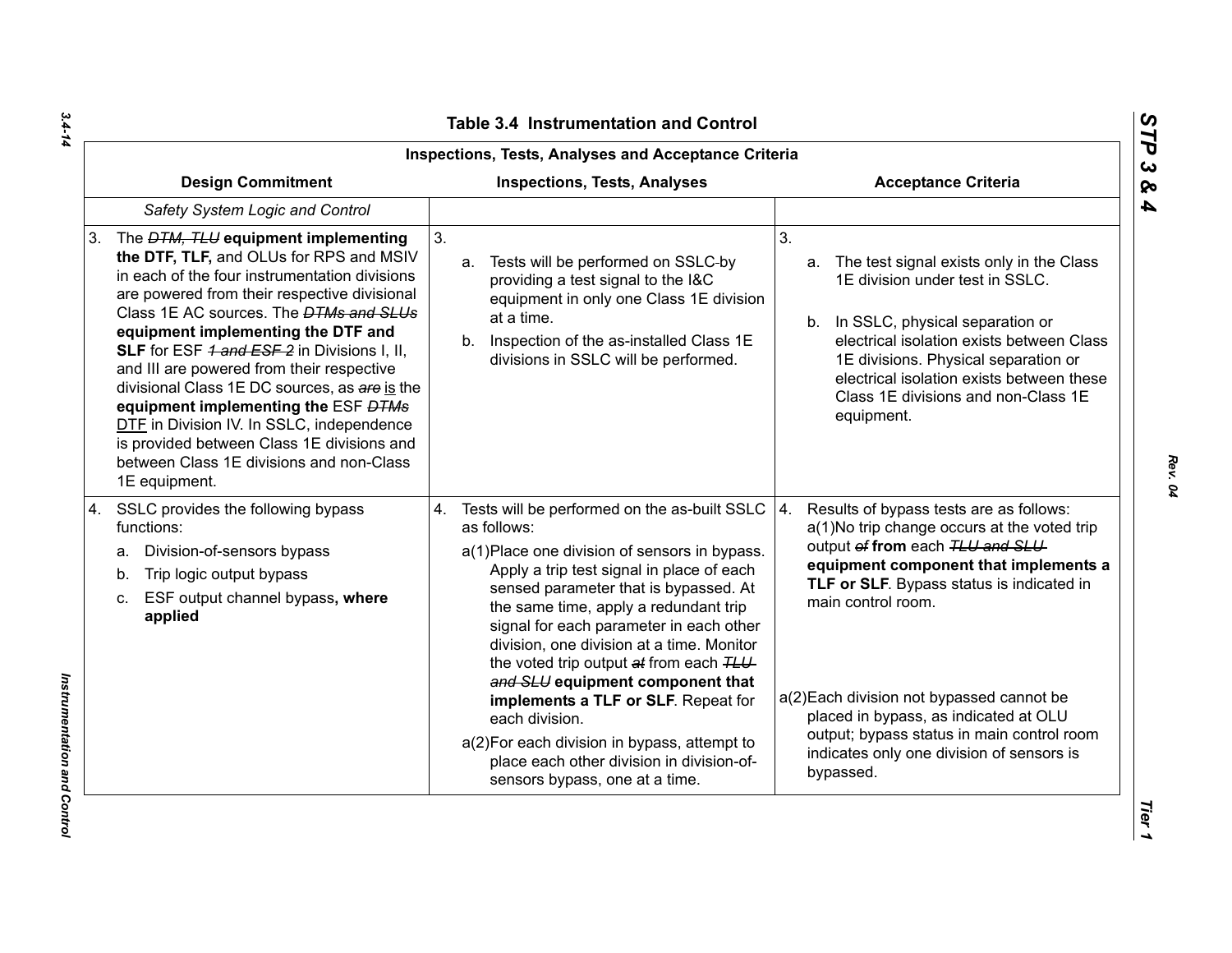| <b>Inspections, Tests, Analyses and Acceptance Criteria</b><br><b>Design Commitment</b><br><b>Inspections, Tests, Analyses</b><br><b>Acceptance Criteria</b> |                                                                                                                                                                                                                                                                                                                                                                                                                                                                               |                                                                                                                                                                                                                                                                                                  |
|--------------------------------------------------------------------------------------------------------------------------------------------------------------|-------------------------------------------------------------------------------------------------------------------------------------------------------------------------------------------------------------------------------------------------------------------------------------------------------------------------------------------------------------------------------------------------------------------------------------------------------------------------------|--------------------------------------------------------------------------------------------------------------------------------------------------------------------------------------------------------------------------------------------------------------------------------------------------|
| 4. (continued)                                                                                                                                               | 4. (continued)                                                                                                                                                                                                                                                                                                                                                                                                                                                                | 4. (continued)                                                                                                                                                                                                                                                                                   |
|                                                                                                                                                              | b(1) Place one division in trip-logic-output<br>bypass. Operate manual auto-trip test<br>switch. Monitor the trip output at the RPS<br>OLU. Operate manual auto-isolation test<br>switch. Monitor the trip output at the<br>MSIV OLU. Repeat for each division.                                                                                                                                                                                                               | b(1)No trip change occurs at the trip output<br>of the RPS OLU or MSIV OLU,<br>respectively. Bypass status is indicated<br>in main control room.                                                                                                                                                 |
|                                                                                                                                                              | b(2) For each division in bypass, attempt to<br>place the other divisions in trip-logic-<br>output bypass, one at a time.                                                                                                                                                                                                                                                                                                                                                     | b(2) Each division not bypassed cannot be<br>placed in bypass, as indicated at OLU<br>output; bypass status in main control<br>room indicates only one trip logic output<br>is bypassed.                                                                                                         |
|                                                                                                                                                              | $c(1)$ Apply common test signal to any one<br>pair of dual-SLU redundant SLF signal<br>inputs. Monitor test signal at voted 2-out-<br>of-2 output in RMU area from<br>equipment performing the ECF in<br>local areas. Remove power from<br>equipment performing one SLU SLF,<br>restore power, then remove power from<br>equipment performing other SLU SLF.<br>Repeat test for all pairs of dual SLUs<br>redundant sets of equipment<br>implementing a SLF in each division. | c(1) Monitored test output signal does not<br>change state-initiate the system<br>function when power is removed from<br>either SLU the equipment performing<br>any single SLF. Bypass status and loss<br>of power to SLU equipment performing<br>the SLF are indicated in main control<br>room. |
|                                                                                                                                                              | c(2) Disable auto-bypass circuit in bypass<br>unit. Repeat test c(1), but operate<br>manual ESF loop bypass switch for each<br>affected loop.                                                                                                                                                                                                                                                                                                                                 | c(2) Monitored test output signal is lost when<br>power is removed from either SLU, but is<br>restored when manual bypass switch is<br>operated. Bypass status, auto-bypass<br>inoperable, and loss of power to SLU are<br>indicated in main control room.                                       |

 $\blacksquare$ 

 $3.4 - 15$ 

*Rev. 04*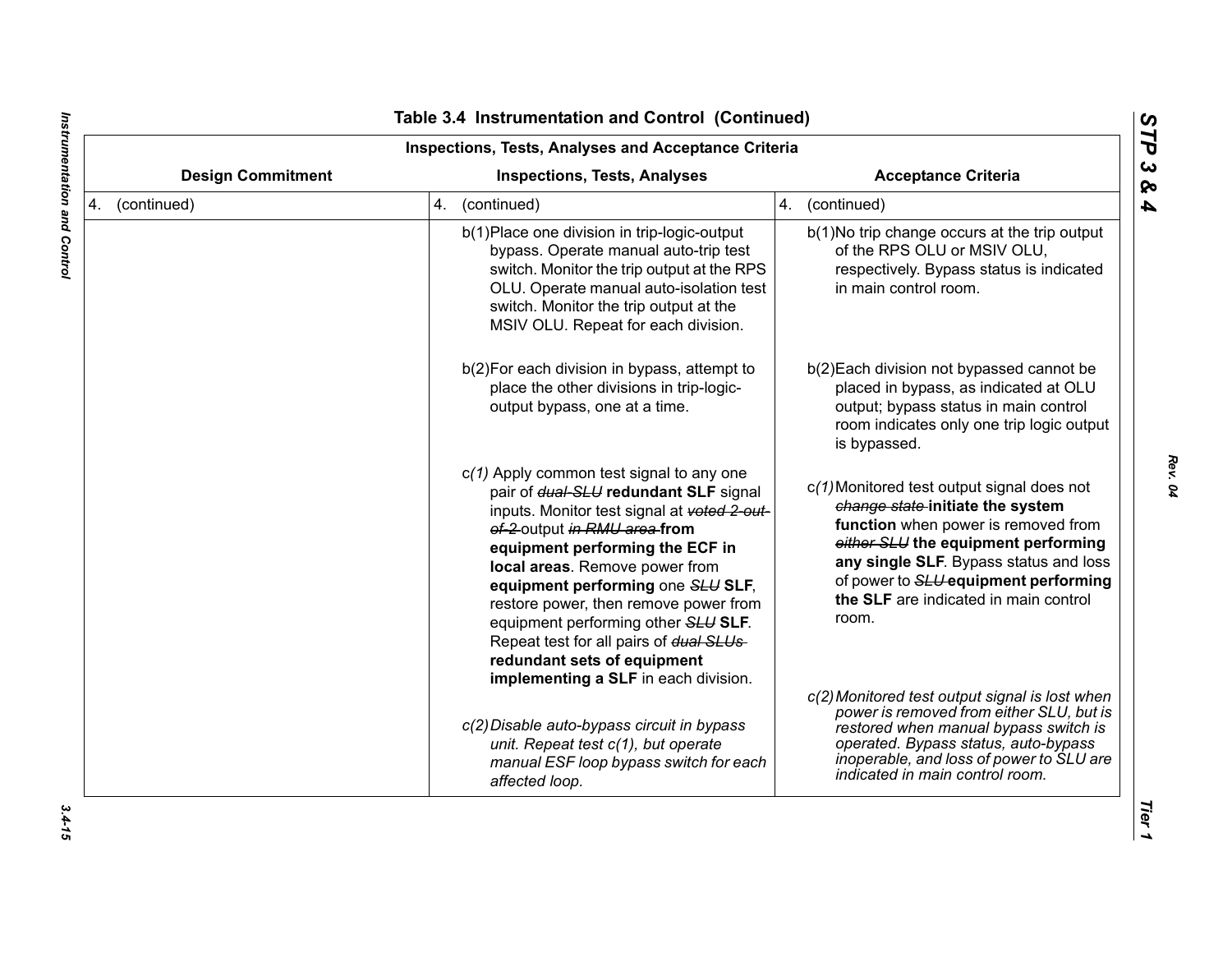| Inspections, Tests, Analyses and Acceptance Criteria                                                                                                                                                                                                                                                                                                                                                                              |                                               |                                                                                                                                                                                                                                                                                                                                                                                                                                                       |  |  |
|-----------------------------------------------------------------------------------------------------------------------------------------------------------------------------------------------------------------------------------------------------------------------------------------------------------------------------------------------------------------------------------------------------------------------------------|-----------------------------------------------|-------------------------------------------------------------------------------------------------------------------------------------------------------------------------------------------------------------------------------------------------------------------------------------------------------------------------------------------------------------------------------------------------------------------------------------------------------|--|--|
| <b>Design Commitment</b>                                                                                                                                                                                                                                                                                                                                                                                                          | <b>Inspections, Tests, Analyses</b>           | <b>Acceptance Criteria</b>                                                                                                                                                                                                                                                                                                                                                                                                                            |  |  |
| <b>Electromagnetic Compatibility</b>                                                                                                                                                                                                                                                                                                                                                                                              |                                               |                                                                                                                                                                                                                                                                                                                                                                                                                                                       |  |  |
| 12. Electrical and electronic components in the<br>systems listed below are qualified for the<br>anticipated levels of electrical interference at<br>the installed locations of the components<br>according to an established plan:<br>Safety System Logic and Control<br>a.<br>b. Essential Multiplexing-<br>SystemCommunication<br><b>Function</b> Equipment performing the<br><b>Essential Communication Function</b><br>(ECF) | 12. The EMC compliance plan will be reviewed. | 12. An EMC compliance plan is in place. The<br>plan requires, for each system qualified,<br>system documentation that includes<br>confirmation of component and system<br>testing for the effects of high electrical field<br>conditions and current surges. As a<br>minimum, the following information is<br>documented in a qualification file and subject<br>to audit:<br>a. Expected performance under test<br>conditions for which normal system |  |  |
| Non-Essential Multiplexing-System<br>C.<br><b>Communication Function</b> Equipment<br>performing the Non-Essential<br><b>Communication Function (ECF)</b>                                                                                                                                                                                                                                                                         |                                               | operation is to be ensured.<br>b. Normal electrical field conditions at the<br>locations where the equipment must<br>perform as above.                                                                                                                                                                                                                                                                                                                |  |  |
| d. Other microprocessor-based, software<br>controlled systems or equipment                                                                                                                                                                                                                                                                                                                                                        |                                               | c. Testing methods used to qualify the<br>equipment, including:                                                                                                                                                                                                                                                                                                                                                                                       |  |  |
| The plan is structured on the basis that<br>electromagnetic compatibility (EMC) of I&C                                                                                                                                                                                                                                                                                                                                            |                                               | (1.) Types of test equipment.<br>(2.) Range of normal test conditions.                                                                                                                                                                                                                                                                                                                                                                                |  |  |
| equipment is verified by factory testing and<br>site testing of both individual components<br>and interconnected systems to meet EMC<br>requirements for protection against the<br>effects of:                                                                                                                                                                                                                                    |                                               | (3.) Range of abnormal test conditions<br>for expected transient environment.                                                                                                                                                                                                                                                                                                                                                                         |  |  |
| Electromagnetic Interference (EMI)<br>a.                                                                                                                                                                                                                                                                                                                                                                                          |                                               |                                                                                                                                                                                                                                                                                                                                                                                                                                                       |  |  |
| Radio Frequency Interference (RFI)<br>b.                                                                                                                                                                                                                                                                                                                                                                                          |                                               |                                                                                                                                                                                                                                                                                                                                                                                                                                                       |  |  |
| Electrostatic Discharge (ESD)<br>C.                                                                                                                                                                                                                                                                                                                                                                                               |                                               |                                                                                                                                                                                                                                                                                                                                                                                                                                                       |  |  |
| Electrical surge [Surge Withstand<br>d.<br>Capability (SWC)]                                                                                                                                                                                                                                                                                                                                                                      |                                               |                                                                                                                                                                                                                                                                                                                                                                                                                                                       |  |  |

*Rev. 04*